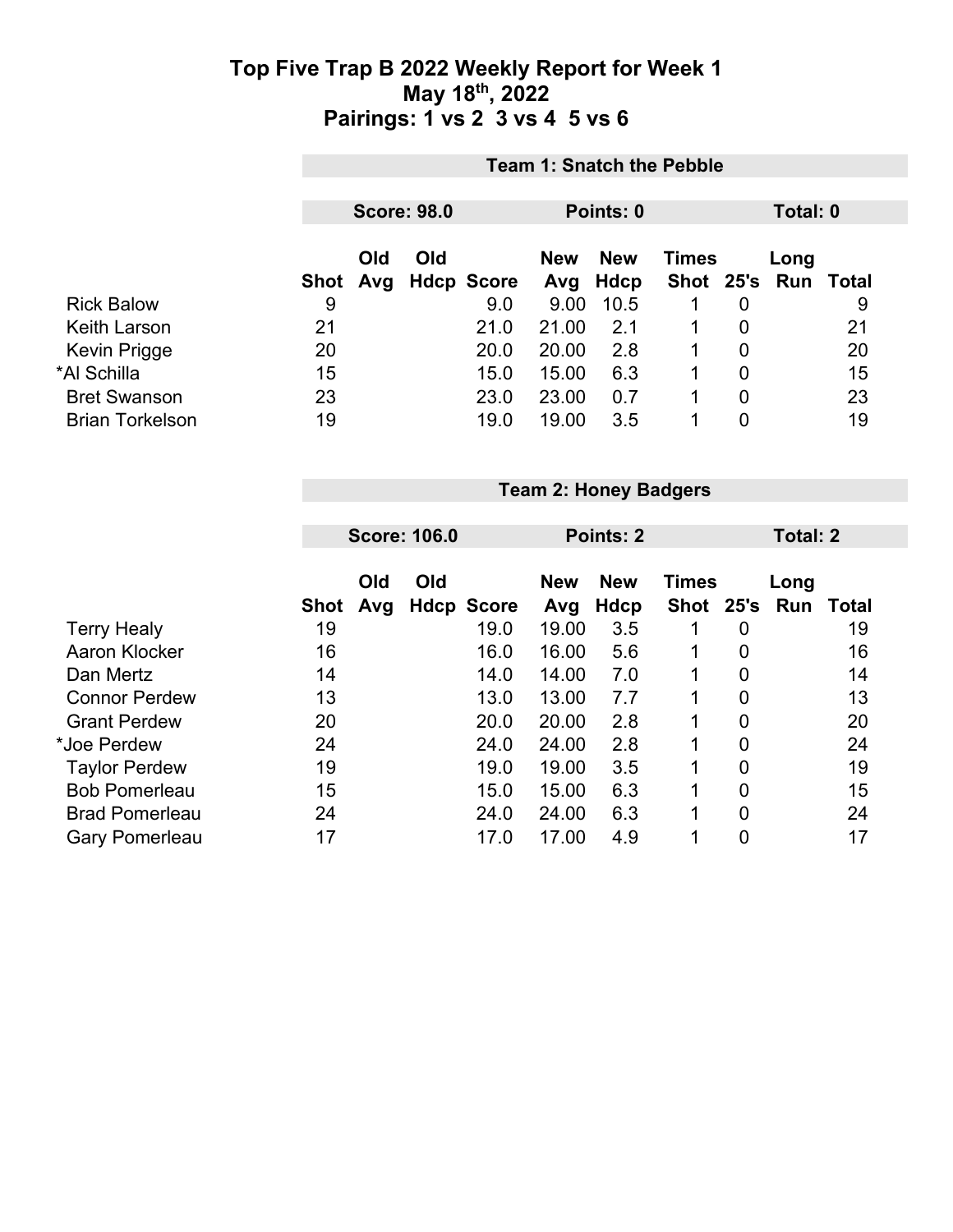|                         | <b>Team 3: Loss Leaders</b>      |  |  |            |            |              |   |                |                     |    |  |
|-------------------------|----------------------------------|--|--|------------|------------|--------------|---|----------------|---------------------|----|--|
|                         | <b>Score: 102.0</b><br>Points: 2 |  |  |            |            |              |   |                | Total: 2            |    |  |
|                         | Old<br>Old<br>Avg Hdcp Score     |  |  | <b>New</b> | <b>New</b> | <b>Times</b> |   | Long           |                     |    |  |
|                         | Shot                             |  |  |            | Avg        | <b>Hdcp</b>  |   |                | Shot 25's Run Total |    |  |
| Dean Larson             | 15                               |  |  | 15.0       | 15.00      | 6.3          | 1 | $\overline{0}$ |                     | 15 |  |
| <b>Anthony Marshall</b> | 19                               |  |  | 19.0       | 19.00      | 3.5          | 1 | $\overline{0}$ |                     | 19 |  |
| Lauren McMillan         | 23                               |  |  | 23.0       | 23.00      | 0.7          | 1 | 0              |                     | 23 |  |
| Michael McMillan        | 22                               |  |  | 22.0       | 22.00      | 1.4          |   | 0              |                     | 22 |  |
| *Scott McMillan         | 19                               |  |  | 19.0       | 19.00      | 3.5          | 1 | $\mathbf 0$    |                     | 19 |  |
| Jared Zolik             | 19                               |  |  | 19.0       | 19.00      | 3.5          | 1 | 0              |                     | 19 |  |

|    |     |     |                                 | Points: 0         |            |          |   | Total: 0     |                     |  |
|----|-----|-----|---------------------------------|-------------------|------------|----------|---|--------------|---------------------|--|
|    |     |     |                                 |                   |            |          |   |              |                     |  |
|    | Old | Old |                                 | <b>New</b>        | <b>New</b> |          |   | Long         |                     |  |
|    |     |     |                                 |                   |            |          |   |              |                     |  |
| 22 |     |     | 22.0                            | 22.00             | 1.4        |          | 0 |              | 22                  |  |
| 9  |     |     | 9.0                             | 9.00              | 10.5       |          | 0 |              | 9                   |  |
| 21 |     |     | 21.0                            | 21.00             | 2.1        |          | 0 |              | 21                  |  |
| 23 |     |     | 23.0                            | 23.00             | 0.7        |          | 0 |              | 23                  |  |
| 25 |     |     | 25.0                            | 25.00             | 0.7        |          |   | 25           | 25                  |  |
|    |     |     | <b>Score: 100.0</b><br>Shot Avg | <b>Hdcp Score</b> |            | Avg Hdcp |   | <b>Times</b> | Shot 25's Run Total |  |

**Team 4: Fred's Shoe Repair**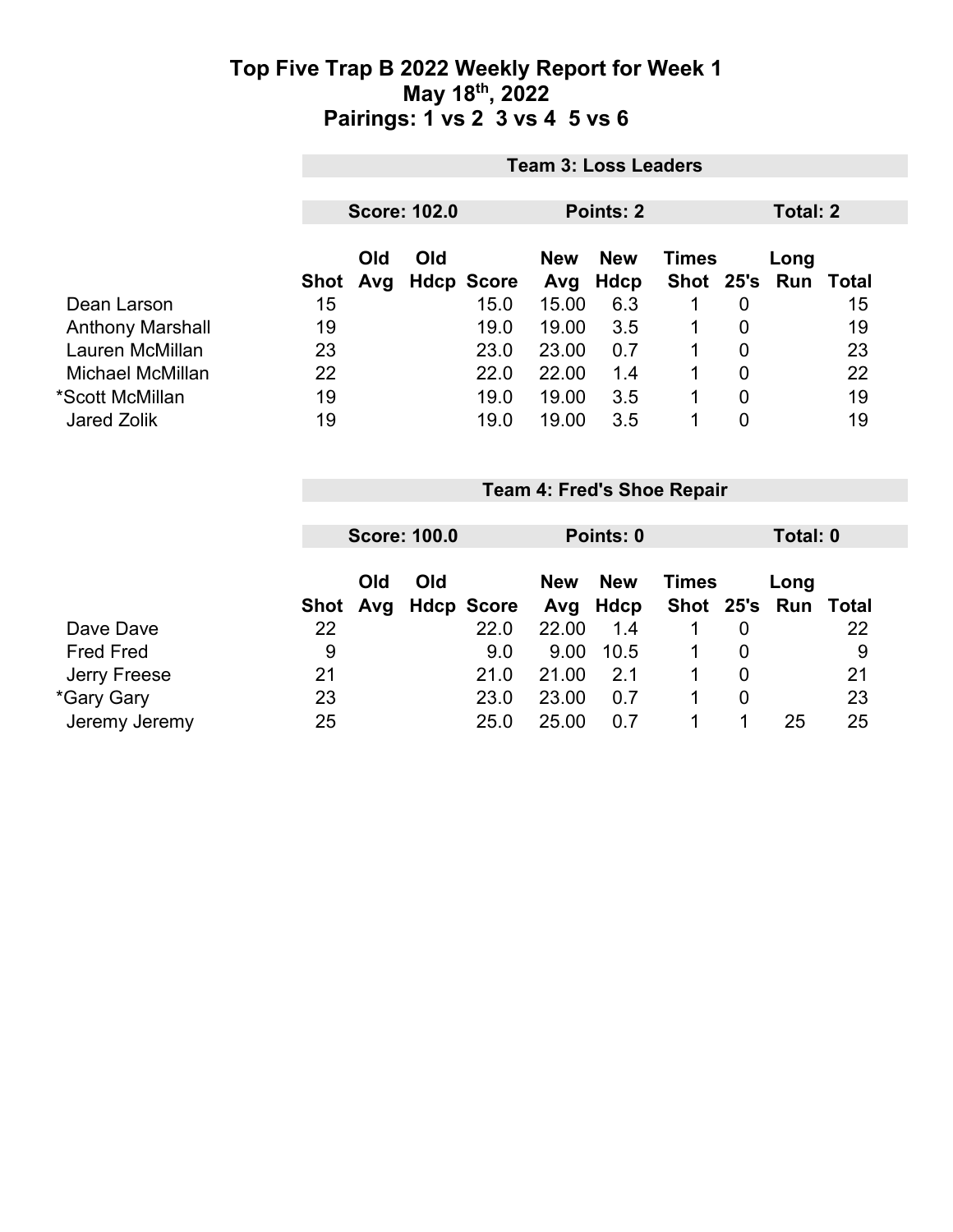|                        | <b>Team 5: Mallards</b> |                                              |     |                   |                   |                    |                           |                |                   |    |
|------------------------|-------------------------|----------------------------------------------|-----|-------------------|-------------------|--------------------|---------------------------|----------------|-------------------|----|
|                        |                         | <b>Score: 109.0</b><br>Total: 2<br>Points: 2 |     |                   |                   |                    |                           |                |                   |    |
|                        |                         |                                              |     |                   |                   |                    |                           |                |                   |    |
|                        | <b>Shot</b>             | Old<br>Avg                                   | Old | <b>Hdcp Score</b> | <b>New</b><br>Avg | <b>New</b><br>Hdcp | <b>Times</b><br>Shot 25's |                | Long<br>Run Total |    |
| Nick Corniea           | 21                      |                                              |     | 21.0              | 21.00             | 2.1                |                           | 0              |                   | 21 |
| <b>Todd Corniea</b>    | 24                      |                                              |     | 24.0              | 24.00             | 2.1                | 1                         | 0              |                   | 24 |
| Dennis Gertgen         | 20                      |                                              |     | 20.0              | 20.00             | 2.8                | 1                         | $\overline{0}$ |                   | 20 |
| Dan LeBeda             | 19                      |                                              |     | 19.0              | 19.00             | 3.5                |                           | $\overline{0}$ |                   | 19 |
| <b>Stuart Nordbury</b> | 22                      |                                              |     | 22.0              | 22.00             | 1.4                | 1                         | 0              |                   | 22 |
| <b>Steve Norenberg</b> | 18                      |                                              |     | 18.0              | 18.00             | 4.2                | 1                         | 0              |                   | 18 |
| <b>David Parker</b>    | 22                      |                                              |     | 22.0              | 22.00             | 1.4                | 4                         | 0              |                   | 22 |
| <b>Jon Schmidt</b>     | 12                      |                                              |     | 12.0              | 12.00             | 8.4                | 4                         | 0              |                   | 12 |

## **Team 6: Firing Blanks**

|                           |                   | <b>Score: 99.0</b> |     |                           | Points: 0    |                    |              |                | Total: 0 |             |  |
|---------------------------|-------------------|--------------------|-----|---------------------------|--------------|--------------------|--------------|----------------|----------|-------------|--|
|                           |                   | Old                | Old |                           | <b>New</b>   | <b>New</b>         | <b>Times</b> |                | Long     |             |  |
| Joe Drinka                | <b>Shot</b><br>19 | Avg                |     | <b>Hdcp Score</b><br>19.0 | Avg<br>19.00 | <b>Hdcp</b><br>3.5 | Shot 25's    | 0              | Run      | Total<br>19 |  |
| <b>William Hildebrand</b> | 17                |                    |     | 17.0                      | 17.00        | 4.9                | 1            | 0              |          | 17          |  |
| <b>Brianna Klein</b>      | 8                 |                    |     | 8.0                       | 8.00         | 11.2               |              | $\overline{0}$ |          | 8           |  |
| Ron Lagace                | 9                 |                    |     | 9.0                       | 9.00         | 10.5               | 1            | 0              |          | 9           |  |
| <b>Tyler Paskey</b>       | 22                |                    |     | 22.0                      | 22.00        | 1.4                | 1            | $\overline{0}$ |          | 22          |  |
| *Brian Pevito             | 21                |                    |     | 21.0                      | 21.00        | 2.1                | 1            | $\overline{0}$ |          | 21          |  |
| Lynn Pevito               | 16                |                    |     | 16.0                      | 16.00        | 5.6                | 1            | $\overline{0}$ |          | 16          |  |
| <b>Ryan Simon</b>         | 15                |                    |     | 15.0                      | 15.00        | 6.3                | 1            | $\overline{0}$ |          | 15          |  |
| <b>Tom Simon</b>          | 20                |                    |     | 20.0                      | 20.00        | 2.8                | 1            | $\overline{0}$ |          | 20          |  |
| Ryan Vanderlau            | 13                |                    |     | 13.0                      | 13.00        | 7.7                | 1            | $\overline{0}$ |          | 13          |  |

Super Shooters: Jeremy Jeremy 25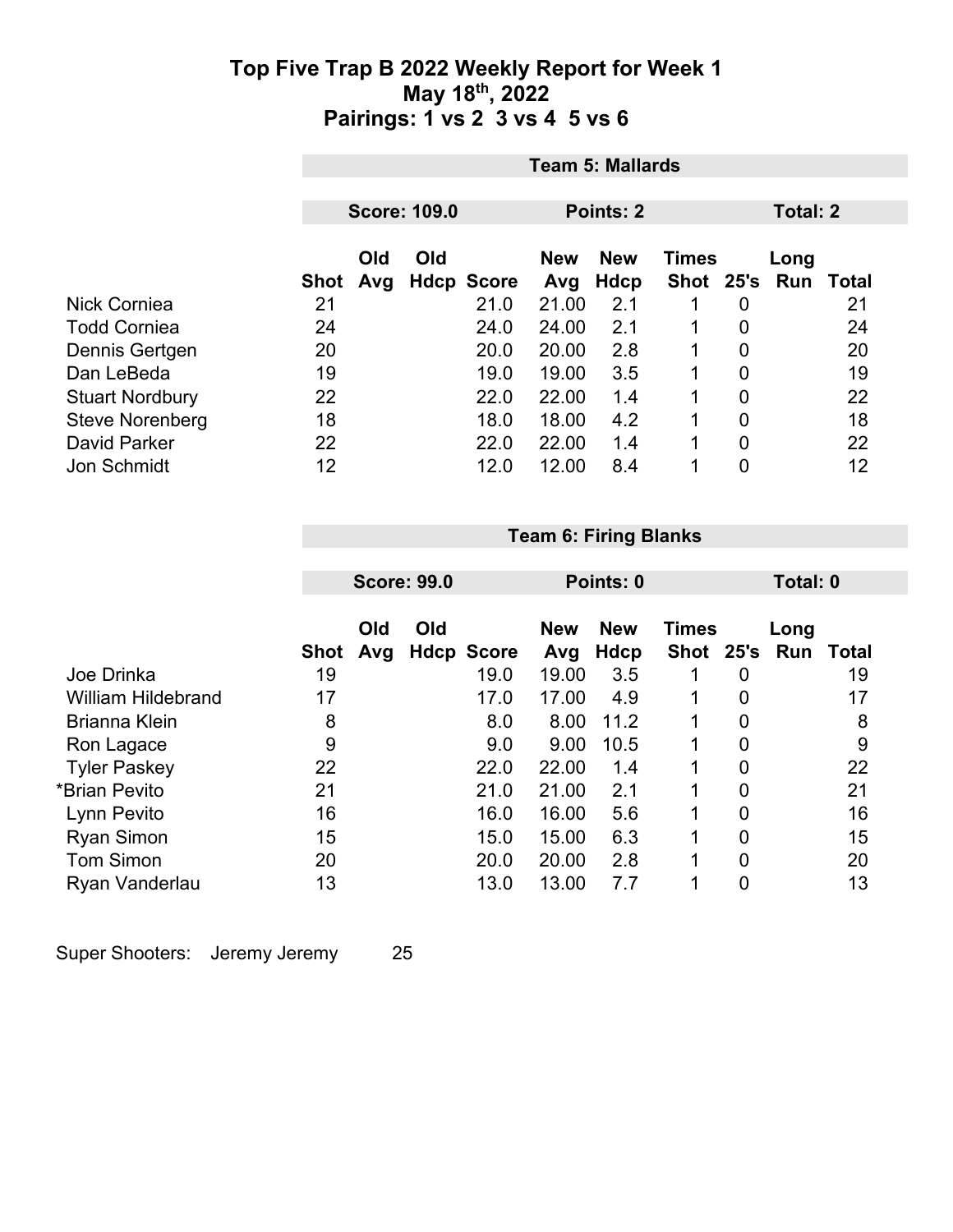## **Top Five Trap B 2022 Team Standings through week 1**

| Team 5 | <b>Mallards</b>           | 2.0 |
|--------|---------------------------|-----|
| Team 3 | <b>Loss Leaders</b>       | 2.0 |
| Team 2 | <b>Honey Badgers</b>      | 2.0 |
| Team 6 | <b>Firing Blanks</b>      | 0.0 |
| Team 4 | <b>Fred's Shoe Repair</b> | 0.0 |
| Team 1 | <b>Snatch the Pebble</b>  | 0.0 |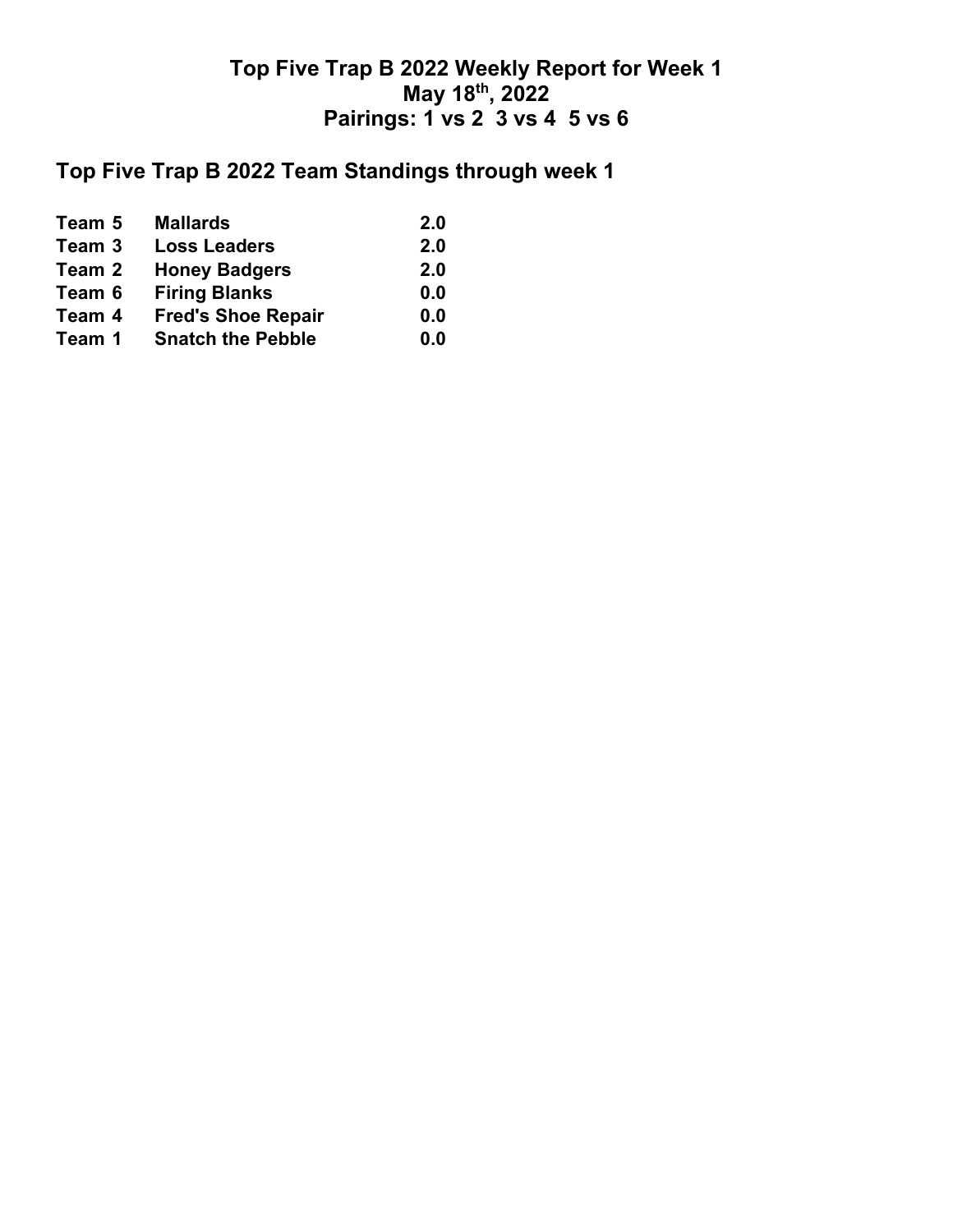# **Top Five Trap B 2022 Total Target Leaders Through Week 1**

| Shooter                   | Total | Avg   |   | <b>Rounds Straights Team</b> |                           |
|---------------------------|-------|-------|---|------------------------------|---------------------------|
| Jeremy Jeremy             | 25    | 25.00 | 1 | 1                            | <b>Fred's Shoe Repair</b> |
| <b>Brad Pomerleau</b>     | 24    | 24.00 | 1 | 0                            | <b>Honey Badgers</b>      |
| Joe Perdew                | 24    | 24.00 | 1 | 0                            | <b>Honey Badgers</b>      |
| <b>Todd Corniea</b>       | 24    | 24.00 | 1 | $\mathbf 0$                  | <b>Mallards</b>           |
| Lauren McMillan           | 23    | 23.00 | 1 | $\mathbf 0$                  | <b>Loss Leaders</b>       |
| <b>Bret Swanson</b>       | 23    | 23.00 | 1 | $\mathbf 0$                  | Snatch the Pebble         |
| <b>Gary Gary</b>          | 23    | 23.00 | 1 | 0                            | <b>Fred's Shoe Repair</b> |
| Dave Dave                 | 22    | 22.00 | 1 | $\mathbf 0$                  | <b>Fred's Shoe Repair</b> |
| Michael McMillan          | 22    | 22.00 | 1 | 0                            | <b>Loss Leaders</b>       |
| <b>Tyler Paskey</b>       | 22    | 22.00 | 1 | 0                            | <b>Firing Blanks</b>      |
| <b>Stuart Nordbury</b>    | 22    | 22.00 | 1 | 0                            | <b>Mallards</b>           |
| David Parker              | 22    | 22.00 | 1 | 0                            | Mallards                  |
| <b>Keith Larson</b>       | 21    | 21.00 | 1 | 0                            | <b>Snatch the Pebble</b>  |
| <b>Jerry Freese</b>       | 21    | 21.00 | 1 | 0                            | <b>Fred's Shoe Repair</b> |
| <b>Nick Corniea</b>       | 21    | 21.00 | 1 | 0                            | <b>Mallards</b>           |
| <b>Brian Pevito</b>       | 21    | 21.00 | 1 | 0                            | <b>Firing Blanks</b>      |
| <b>Kevin Prigge</b>       | 20    | 20.00 | 1 | $\mathbf 0$                  | <b>Snatch the Pebble</b>  |
| Dennis Gertgen            | 20    | 20.00 | 1 | 0                            | <b>Mallards</b>           |
| <b>Grant Perdew</b>       | 20    | 20.00 | 1 | 0                            | <b>Honey Badgers</b>      |
| <b>Tom Simon</b>          | 20    | 20.00 | 1 | 0                            | <b>Firing Blanks</b>      |
| <b>Terry Healy</b>        | 19    | 19.00 | 1 | 0                            | <b>Honey Badgers</b>      |
| <b>Jared Zolik</b>        | 19    | 19.00 | 1 | 0                            | <b>Loss Leaders</b>       |
| <b>Anthony Marshall</b>   | 19    | 19.00 | 1 | 0                            | <b>Loss Leaders</b>       |
| Joe Drinka                | 19    | 19.00 | 1 | 0                            | <b>Firing Blanks</b>      |
| <b>Scott McMillan</b>     | 19    | 19.00 | 1 | 0                            | <b>Loss Leaders</b>       |
| <b>Taylor Perdew</b>      | 19    | 19.00 | 1 | 0                            | <b>Honey Badgers</b>      |
| Dan LeBeda                | 19    | 19.00 | 1 | 0                            | <b>Mallards</b>           |
| <b>Brian Torkelson</b>    | 19    | 19.00 | 1 | $\overline{0}$               | <b>Snatch the Pebble</b>  |
| <b>Steve Norenberg</b>    | 18    | 18.00 | 1 | 0                            | <b>Mallards</b>           |
| <b>Gary Pomerleau</b>     | 17    | 17.00 | 1 | 0                            | <b>Honey Badgers</b>      |
| <b>William Hildebrand</b> | 17    | 17.00 | 1 | 0                            | <b>Firing Blanks</b>      |
| Lynn Pevito               | 16    | 16.00 | 1 | 0                            | <b>Firing Blanks</b>      |
| <b>Aaron Klocker</b>      | 16    | 16.00 | 1 | 0                            | <b>Honey Badgers</b>      |
| <b>Bob Pomerleau</b>      | 15    | 15.00 | 1 | 0                            | <b>Honey Badgers</b>      |
| <b>Ryan Simon</b>         | 15    | 15.00 | 1 | 0                            | <b>Firing Blanks</b>      |
| Al Schilla                | 15    | 15.00 | 1 | 0                            | <b>Snatch the Pebble</b>  |
| Dean Larson               | 15    | 15.00 | 1 | 0                            | Loss Leaders              |
| Dan Mertz                 | 14    | 14.00 | 1 | 0                            | <b>Honey Badgers</b>      |